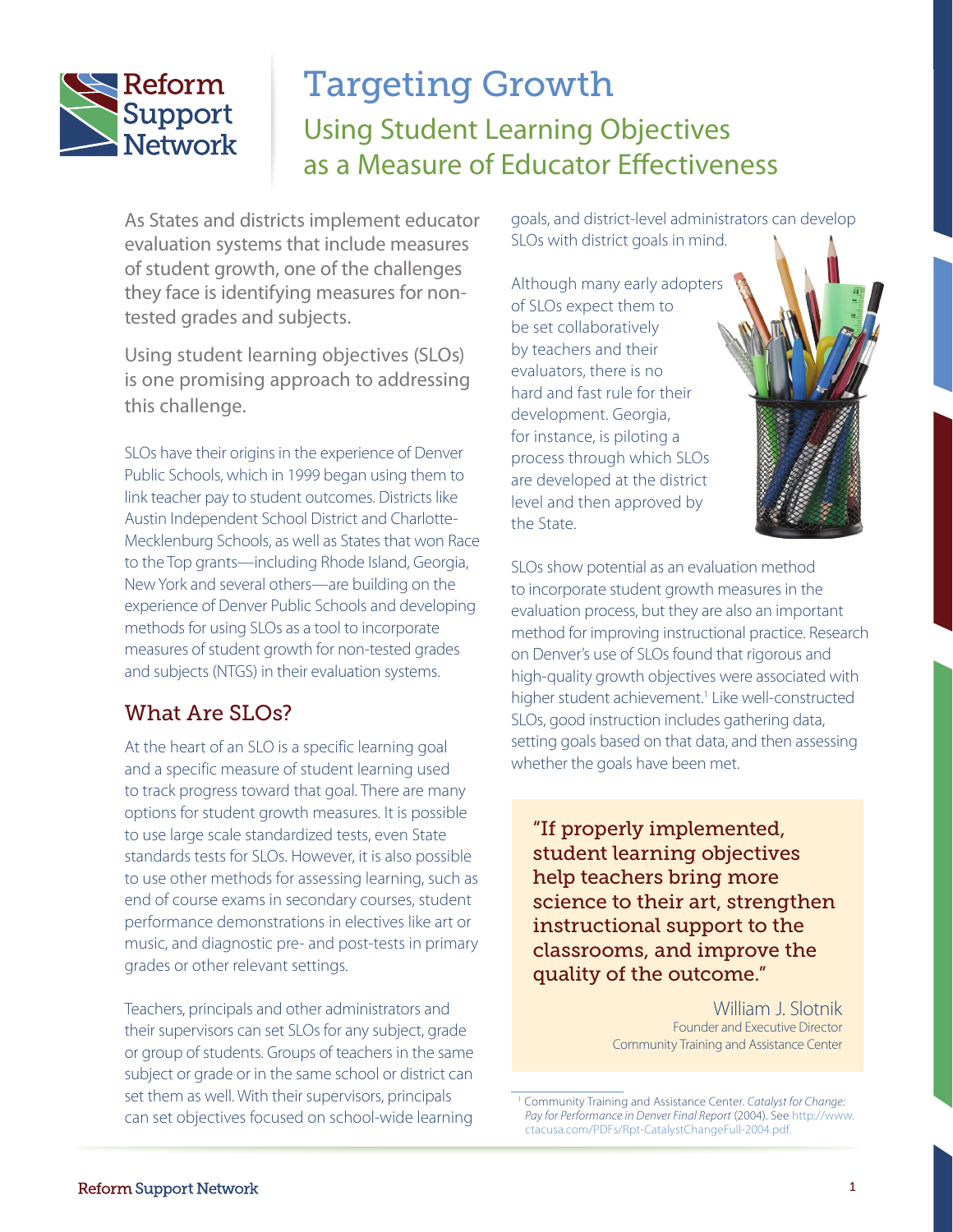#### **SLO: All the Basic Elements**

| Population                  | Spanish II Class; all 30 students.                                                                                                                                                                                                                                                                                                                                                                                                                                                                                                                                                                                               |                                                                                                  |                                                                                                  |                                                                                                       |
|-----------------------------|----------------------------------------------------------------------------------------------------------------------------------------------------------------------------------------------------------------------------------------------------------------------------------------------------------------------------------------------------------------------------------------------------------------------------------------------------------------------------------------------------------------------------------------------------------------------------------------------------------------------------------|--------------------------------------------------------------------------------------------------|--------------------------------------------------------------------------------------------------|-------------------------------------------------------------------------------------------------------|
| Learning<br>Content         | New York State Learning Standards for Language Other Than English (LOTE).                                                                                                                                                                                                                                                                                                                                                                                                                                                                                                                                                        |                                                                                                  |                                                                                                  |                                                                                                       |
| Interval                    | SY 2012-13 (1 year).                                                                                                                                                                                                                                                                                                                                                                                                                                                                                                                                                                                                             |                                                                                                  |                                                                                                  |                                                                                                       |
| Evidence                    | 1. Spanish I summative assessment results from students in 2011-12.<br>2. District-wide pre-assessment administered at the beginning of the school year.<br>3. District-wide summative assessment administered at the end of the school year.                                                                                                                                                                                                                                                                                                                                                                                    |                                                                                                  |                                                                                                  |                                                                                                       |
| <b>Baseline</b>             | 1. All students had 2011-12 Spanish I results that demonstrated scores of proficient or higher in all basic vocabulary<br>and grammar.<br>2. Scores ranged from 6%-43% on the Spanish II District-wide diagnostic assessment.                                                                                                                                                                                                                                                                                                                                                                                                    |                                                                                                  |                                                                                                  |                                                                                                       |
| Target(s)<br>and<br>Scoring | 1.80% of students will demonstrate mastery of at least 75% of the Spanish II performance indicators, as measured by the district's<br>summative assessment in May 2012.                                                                                                                                                                                                                                                                                                                                                                                                                                                          |                                                                                                  |                                                                                                  |                                                                                                       |
|                             | Highly Effective (18-20 points)                                                                                                                                                                                                                                                                                                                                                                                                                                                                                                                                                                                                  | Effective (9-17 points)                                                                          | Developing (3-8 points)                                                                          | Ineffective (0-2 points)                                                                              |
|                             | 86-100% of students<br>demonstrate mastery of 75%<br>of the Spanish II performance<br>indicators.                                                                                                                                                                                                                                                                                                                                                                                                                                                                                                                                | 78-85% of students<br>demonstrate mastery of 75%<br>of the Spanish II performance<br>indicators. | 66-77% of students<br>demonstrate mastery of 75%<br>of the Spanish II performance<br>indicators. | 65% or less of students<br>demonstrate mastery of 75%<br>of the Spanish II performance<br>indicators. |
| Rationale                   | Previous work in Spanish I focused on working with basic vocabulary and grammar, and building preliminary oral skills. The<br>diagnostic assessment is heavily focused on more advanced writing and reading skills, which are essential components of the<br>Spanish curriculum. Spanish II requires students to build on their learning from Spanish I in order to acquire mastery in these areas<br>and to be prepared for Spanish III. Since all students completed Spanish I having achieved basic proficiency levels, I am confident<br>they will achieve 80% mastery or above on at least 75% of the Spanish II materials. |                                                                                                  |                                                                                                  |                                                                                                       |

Source: New York State Education Department, *Guidance on the New York State District-Wide Growth Goal-Setting Process: Student Learning Objectives*, Revised March 2012 (with changes from enactment of Chapter 21 of the Laws of 2012), [http://engageny.org/wp-content/uploads/2012/03/slo-guidance.pdf.](http://engageny.org/wp-content/uploads/2012/03/slo-guidance.pdf)

#### A rigorous and high-quality SLO has a number of key elements:2

1. Clear identification of the student population. SLO examples featured in this publication clearly identify specific populations: "all 30 students," "84 seventh grade students" and "32 third grade students." These examples also have an important indicator of high-quality SLOs—the extent to which they apply to all of a teacher's students. At least one SLO developed by a teacher ought to include every student in that teacher's class. This helps ensure that teachers are accountable for the academic progress of all of their students. There may be instances, however, when additional SLOs

may be written for subgroups of students, such as those performing at particularly high or low levels.

2. Specific time period. A high-quality SLO identifies a clear timeline within which students will reach an academic goal. Typically, SLOs are goals set for what a teacher can accomplish with his/her students during the one full school year that the students are within the teacher's charge. However, SLOs are flexible. Teachers who have a class of students for only one semester can write an SLO for that unit of time. SLOs can also take into consideration students who might not have attended a school or been exposed to a teacher for the full time period identified by an SLO. To reflect this consideration, some SLOs include language that only those students who attend a specific period of time (often 80-85 percent) will be expected to reach the goal.

<sup>2</sup> See Slotnik, William J. and Maribeth D. Smith. *Tying Earning to Learning: The Link Between Teacher Compensation and Student Learning Objectives*. Community Training and Assistance Center (April 2008). See also the Charlotte-Mecklenburg Schools *SLO Guide* retrieved at [http://www.](http://www.ctacusa.com/PDFs/CMSSLOGuide-2008.pdf) [ctacusa.com/PDFs/CMSSLOGuide-2008.pdf.](http://www.ctacusa.com/PDFs/CMSSLOGuide-2008.pdf)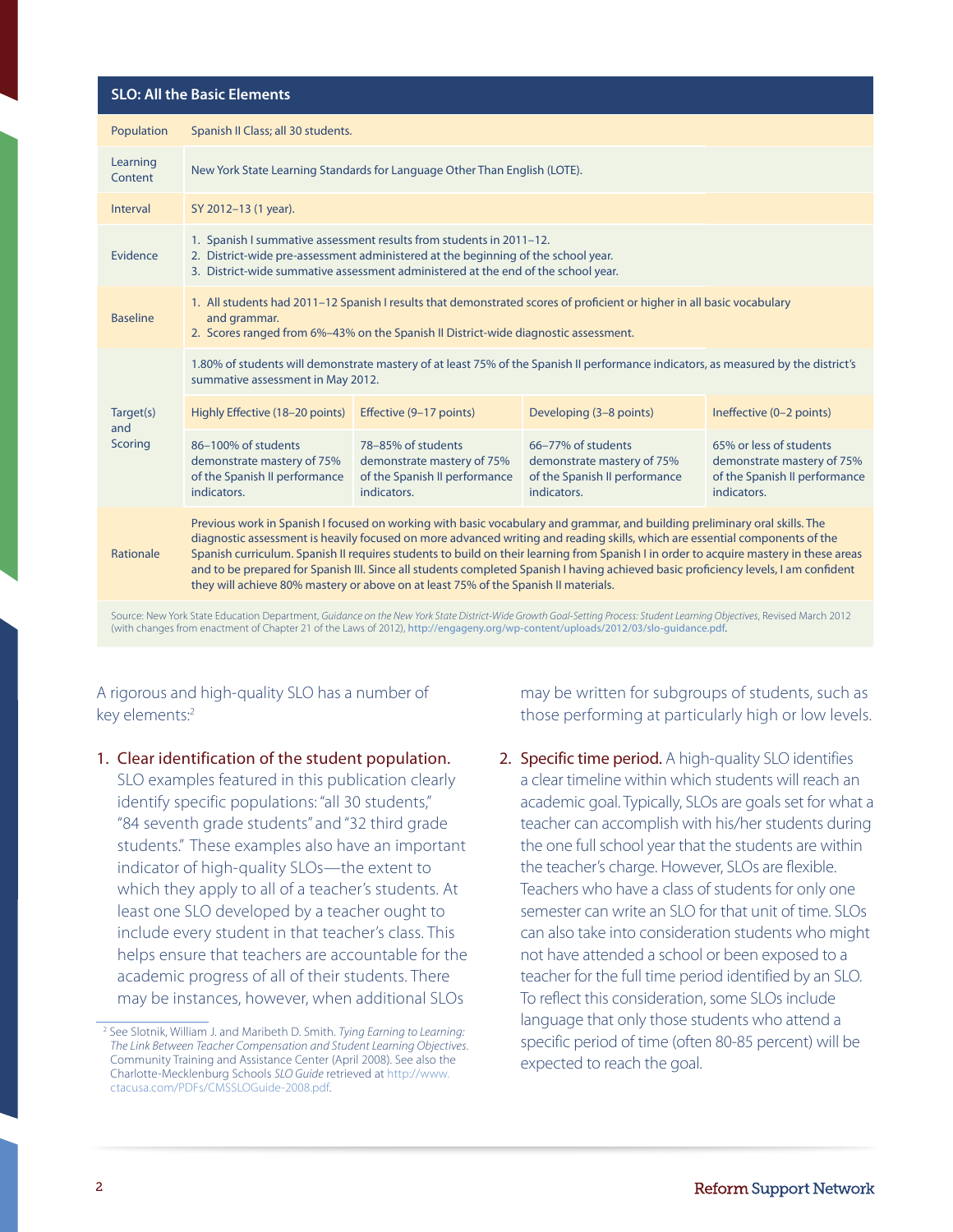## SLO Example: Social Studies

SLO: Social Studies, secondary level, individual teacher goal.

Population: 84 seventh grade students.

Timeframe: 12 weeks.

Assessment: Denver End of Course Exam.

Assessment Baseline: 100 percent of the students scored a "one" on the district seventh grade world history pretest.

Expected Student Growth: 80 percent of the students who attend 85 percent of classes or more will score a "three or better" on the district seventh grade world history post test.

Strategies: Experiential exercises; Cornell Notes; Writing, Inquiry, Collaboration, and Reading (WICR); Modified Document Based Questions; Philosophical Chairs; Commentary Writing; R.A.F.T.S. Graphic Organizers and Reciprocal Teaching.

Source: Denver Public Schools, Student Growth Objectives, at: [http://sgoinfo.dpsk12.org.](http://sgoinfo.dpsk12.org)

3. Assessment(s) of student progress. At the core of the SLO is an assessment used to measure student progress toward that objective. A quality assessment connects teacher, student and expectations. The best guidance for implementing SLOs includes information on the attributes of high-quality assessments and tools to create them.3

4. Rigorous yet realistic expected student growth or achievement target to be met by the students. Setting achievement targets requires teachers and their principals to understand assessment data, identify baseline student performance, and set challenging, realistic learning expectations for all of their students.

### 5. Strong rationale for the expected student growth. Teachers and their supervisors need to be able to provide an explicit rationale for the expected student growth target, including how and why the target is appropriate, rigorous, and uses the best available student assessment data to demonstrate attainment of the target. Some States and districts ask teachers and principals to articulate the specific State standards that an SLO is designed to measure and to which it is aligned.

## SLOs Step-by-Step

- 1. Teachers review current student data before the school year begins.
- 2. Individual teachers or teams of teachers (by grade or subject area) develop one or more SLOs, based on their initial data analysis focused targets that are ambitious but appropriate and achievable.
- 3. Principals or designated teacher evaluators review, provide feedback and approve objectives and targets.
- 4. Teachers and/or evaluators may do mid-course checks on teacher progress on SLO targets, as part of observations or conferences, for example.
- 5. Evaluator conducts a final review of teacher progress on SLO targets as part of annual teacher performance review.
- 6. SLO results are included with other measures in summative ratings for teacher performance.
- 7. Teacher and evaluator discuss progress and next steps, including setting new SLOs or adjusting SLOs for the following year.

<sup>&</sup>lt;sup>3</sup> Guidance documents describing the SLO process often use the terms "valid and reliable" to describe the kind of assessments to be used. Without definition, the phrase is problematic because it has different meanings in different contexts. In the context of measuring student learning, an assessment described as "valid" measures what it intends to measure—a math test measures the student's proficiency in math and not another field of study, such as reading or science. In a word, it is credible. An assessment described as "reliable" yields consistent results—students with similar knowledge and skills will get similar scores. In a word, it is consistent. No assessment is perfectly valid and reliable. Many large scale assessments use psychometric methods to demonstrate they are relatively valid and reliable. Many SLOs for non-tested grades and subjects, however, will not be informed by assessments that have psychometric underpinnings. This does not rule out the use of an assessment for SLO purposes, however, even when designed for a single classroom by a single teacher. To create consistency, States or districts publish guidance for quality assessment. To ensure rigor, States or districts compare results on SLOs with other measures of student and teacher performance, looking for patterns of alignment that predict improved student results.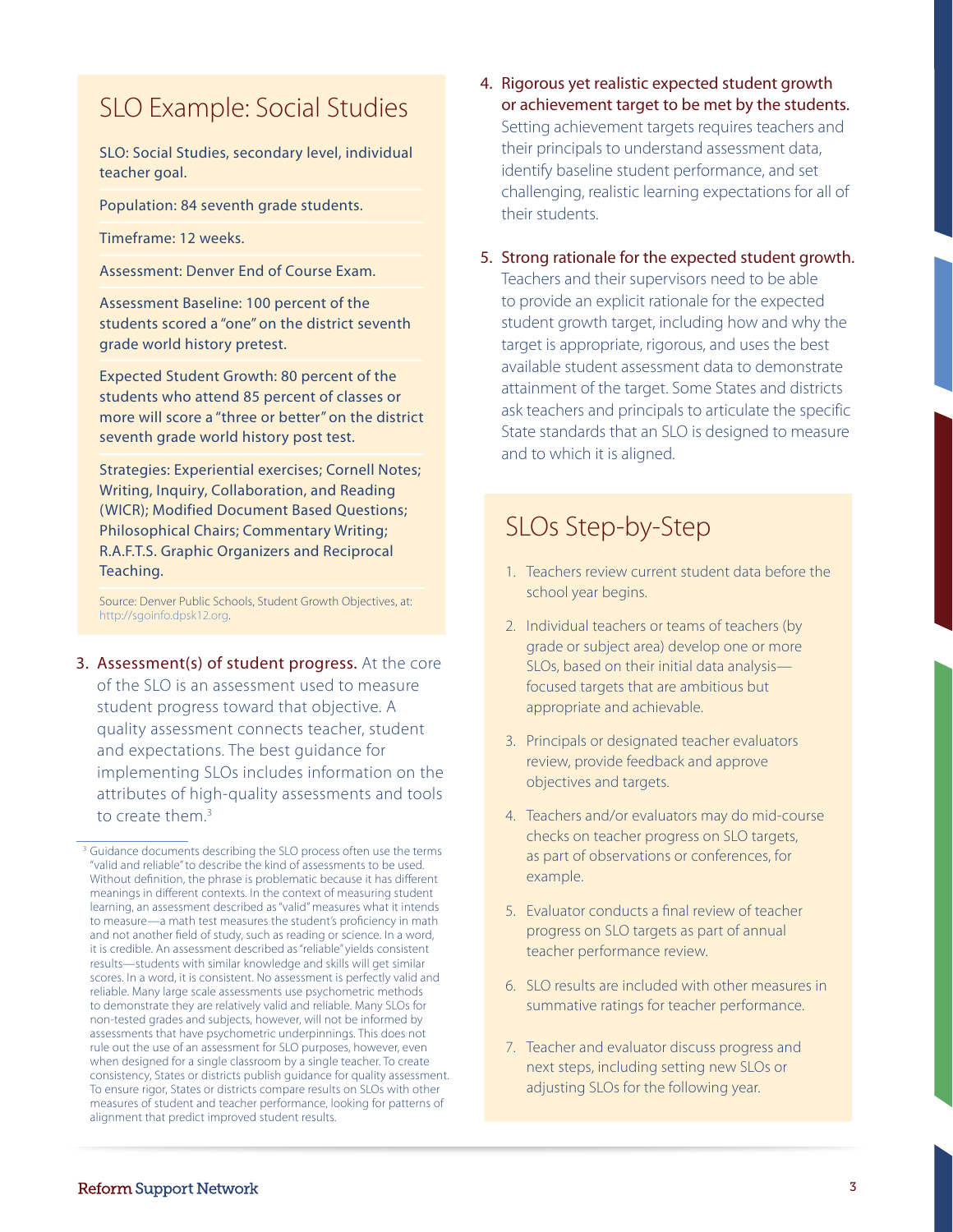6. Strategies for achieving SLOs. For an SLO to be an instrument of good instructional practice, not simply an evaluative tool, teachers need to be able to identify the specific approaches they will use in the classroom to meet the expectations set for student growth. Denver's SLO guidelines ask that teachers identify "observable or documentable strategies that are appropriate for learning content and skill level observed in assessment data produced throughout the year." Teachers are expected to continually examine and adjust those strategies based on data about student progress and student needs.

### Why Consider SLOs as a Teacher Evaluation Strategy?

There are a number of advantages to using SLOs for teacher evaluations:

- SLOs are good instructional practice. SLOs are more than just a solution for measuring student performance in the context of teacher evaluation. Solid instruction begins with the analysis of student data followed by the development of targeted learning goals and instructional practices aimed at achieving them. SLOs provide schools and districts with a way to make this best practice a common expectation for the whole workforce of teachers and principals.
- SLOs are adaptable. SLOs are flexible and can be adjusted or revisited based on changes in standards, curriculum or assessments or shifts in student population and student needs.
- SLOs may help educators buy in to State and district evaluation systems. SLOs are usually grounded in the work done by teachers with their students in the classroom. Because SLOs are most often developed through principal-teacher collaboration, they may reinforce the credibility of the evaluation process and build ownership for student results among teachers and principals.

SLOs can be used not only in the case of individual teachers, but also with groups of teachers or the whole faculty. A group of teachers all in the same subject area, grade or even district can use the same SLO. Entire school faculties can pursue the same objective, individually or collectively, setting expectations for student achievement that all teachers and school personnel share.

## SLO Example: Music

SLO: Third grade music, individual teacher goal.

Population: 32 third grade students.

Timeframe: SY 2011–2012.

Assessment: District-developed written exam requiring reading and writing notes on a treble staff.

Assessment baseline: No students met or nearly met expectations on the pre-test. 80 percent of students earned a 2 out of 5 and 20 percent earned a 1 out of 5.

Expected student growth: 80 percent of the students will earn a 4 out of 5 (Meets Expectations) or better and 20 percent will score 3 out of 5 (Nearly Meets Expectations).

Strategies: Whole and small group instruction, peer-to-peer teaching using fourth-graders, oneon-ones, progress-monitoring, application of skill by teaching students to play the xylophone and recorder.

Adapted from Rhode Island Department of Education. Other examples of SLOs from Rhode Island can be found at: [http://](http://www.ride.ri.gov/educatorquality/educatorevaluation/Docs/RIModelGuide.pdf) [www.ride.ri.gov/educatorquality/educatorevaluation/Docs/](http://www.ride.ri.gov/educatorquality/educatorevaluation/Docs/RIModelGuide.pdf) [RIModelGuide.pdf](http://www.ride.ri.gov/educatorquality/educatorevaluation/Docs/RIModelGuide.pdf).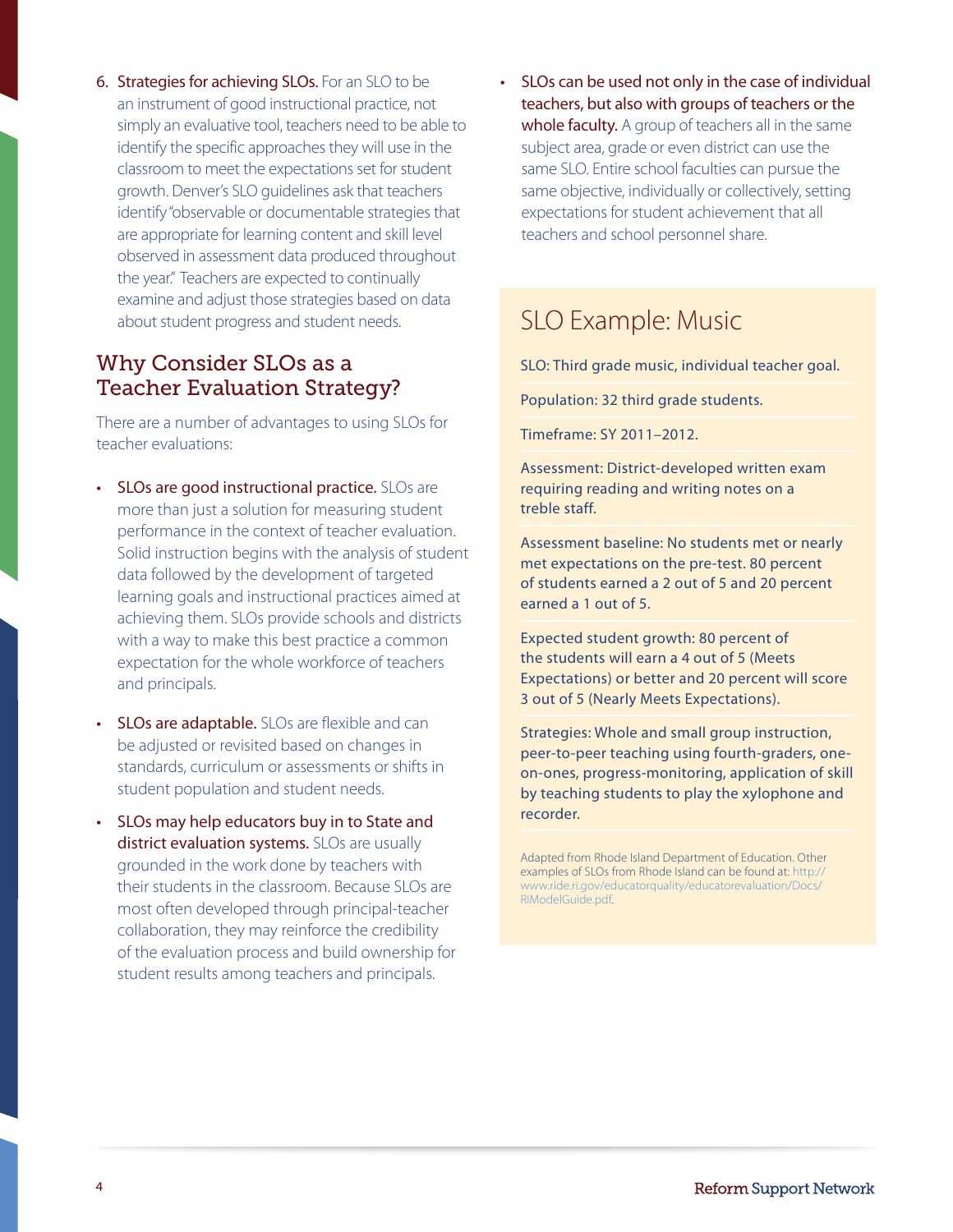## What Challenges Occur When Implementing SLOs and How Can States and Districts Address Them?

SLOs can be a high payoff instructional practice regardless of the stakes attached to them. It is fortunate, therefore, that they can be used to measure student learning in State and district efforts to measure teacher effectiveness. When using them in their evaluation systems, however, States and districts will have to address the challenges that attend them.

### CHALLENGE: Developing and monitoring SLOs is time-consuming and difficult. For many teachers and administrators, SLO development and monitoring as well as assessment development will be new practices that require much support.

SLOs help focus that work in a new, results-oriented way that is grounded in the classroom experience. To support teachers and principals in SLO implementation, States and school districts must help them overcome these challenges by providing time-saving tools and efficient processes, as well as well-aligned materials and professional development.

#### SOLUTION: Develop an online library of SLO resources.

 Certain districts and States, including Denver Public Schools and the Rhode Island Department of Education, provide online guidance on how to develop and implement SLOs. On these websites, interested parties can find subject-specific samples of SLOs, forms and timelines to support the process, checklists outlining key features of SLOs and rubrics to assess SLO quality. See [http://sgoinfo.](http://sgoinfo.dpsk12.org) [dpsk12.org](http://sgoinfo.dpsk12.org) and [http://www.ride.ri.gov/EducatorQuality/EducatorEvaluation/SLO.aspx.](http://www.ride.ri.gov/EducatorQuality/EducatorEvaluation/SLO.aspx)

 To help districts implement SLOs, New York has developed what it calls a "roadmap," available at [www.engageny.org.](www.engageny.org) Rhode Island provides evaluation guidance and handbooks for teachers and administrators as well as training videos (Georgia is currently producing training videos as well) and an accompanying PowerPoint that evaluators can use to guide teachers through the process of setting SLOs and evaluating their quality. Additional useful resources include frequently asked questions, online contact support and calendars that identify important deadlines for teachers and principals. See<http://www.ride.ri.gov/EducatorQuality/EducatorEvaluation/SLO.aspx>.

#### SOLUTION: Provide teachers and evaluators with thorough and rigorous professional development.

As with the implementation of any new practice, professional development will be critical to the success of SLOs. When using SLOs as a measure of student growth in the educator evaluation processes, States and districts may want to consider several areas for professional development:

- • Creating a coherent theory of action on how SLOs are intended to support instructional practice, student learning and school and district missions. Professional development can include how SLOs reflect best instructional practice and how they should align to district, school, grade-level and team goals as well as college- and career-ready standards.
- Choosing or developing and administering assessments. Professional development can include how to identify and develop high-quality assessments that measure student progress in a particular discipline and how to link specific objectives to specific assessments.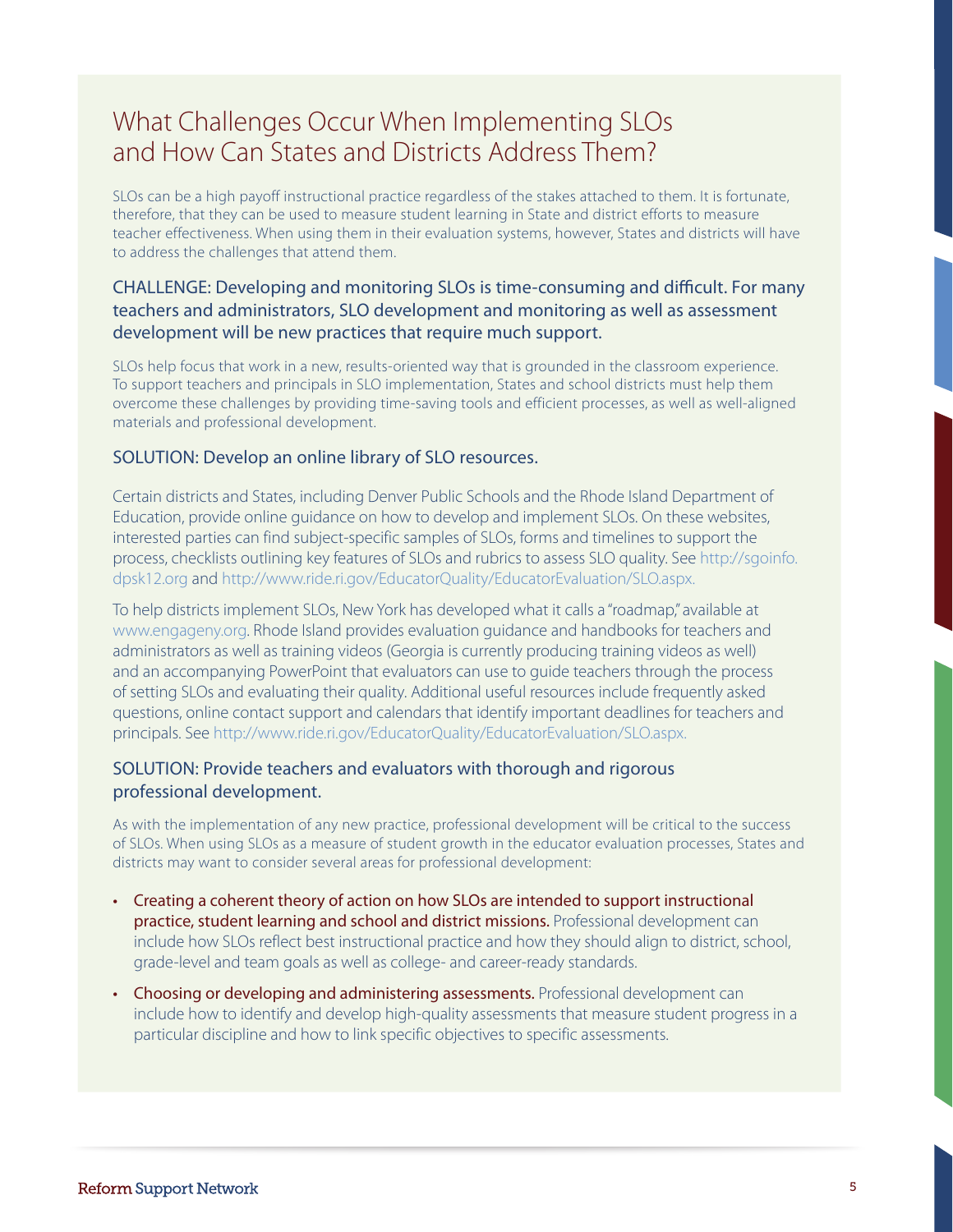- Analyzing student data. Teachers and principals need information about what data is available to them and how to interpret it, including how to identify achievement trends and the performance of specific subgroups of students, such as English language learners and students with disabilities. They also need to know how to use that data to develop appropriate individual, team, group or schoolwide SLOs.
- Writing high-quality SLOs. Teachers and principals will need professional development on the basic components of SLOs and how to set appropriate but ambitious growth targets.
- Connecting SLOs to other major initiatives. Districts should integrate SLO professional development into their other instructional initiatives, such as the implementation of college- and career-ready standards. New York, for instance, is using Race to the Top-funded Network Teams to deliver SLO professional development as a way to articulate the pedagogical and academic expectations of the Common Core State Standards, data-driven instruction and turning around lowperforming schools.
- Preparing evaluators. In States and districts where SLOs are developed collaboratively by teachers and principals, principals will play a critical role in ensuring their consistency and rigor. To that end, principals and other leaders supporting the development of SLOs need clear guidance on how to assess SLOs. Professional development should give evaluators opportunities to practice using a rubric to determine SLO quality and to learn how to provide teachers with the support and resources they need to develop high-quality objectives.
- Providing ongoing professional development for everyone involved in the process. Districts that have been implementing SLOs have shown that teachers and principals get better at the practice of setting them over time. Those districts offer continuing professional development, even to experienced practitioners. Ongoing professional development is informed by review of the previous year's SLOs and emphasizes continuous support and improvement.

Finally, SLO and assessment development training can begin in teacher and principal preparation programs. As appropriate, State departments of education and higher education can begin discussions with colleges, universities and alternative route programs about including SLO and assessment development in their curriculums.

### CHALLENGE: It is hard to ensure the quality of SLOs and the assessments used to measure student learning.

Without question, it will be difficult to ensure consistency across classrooms, let alone school districts. In addition, since SLO attainment will be part of a teacher's summative rating, there may be an incentive to set low expectations. As a result of these challenges, the perception, if not the reality, will be that teachers of tested grades and subjects are held to a much higher standard.

#### SOLUTION: Regularly analyze and compare data from SLOs with teacher-level value-added data, teacher observation ratings and other measures that predict future student success.

This will develop alignment and encourage the improvement of all performance measures over time.

If the expectations for teachers of non-tested grades and subjects are or appear to be lower than those for teachers for whom value-added or other growth measure data is available, then the evaluation system will be perceived as unfair. Once States get their evaluation systems up and running, they and their local education agencies must review how teachers with SLOs in non-tested grades and subjects fare on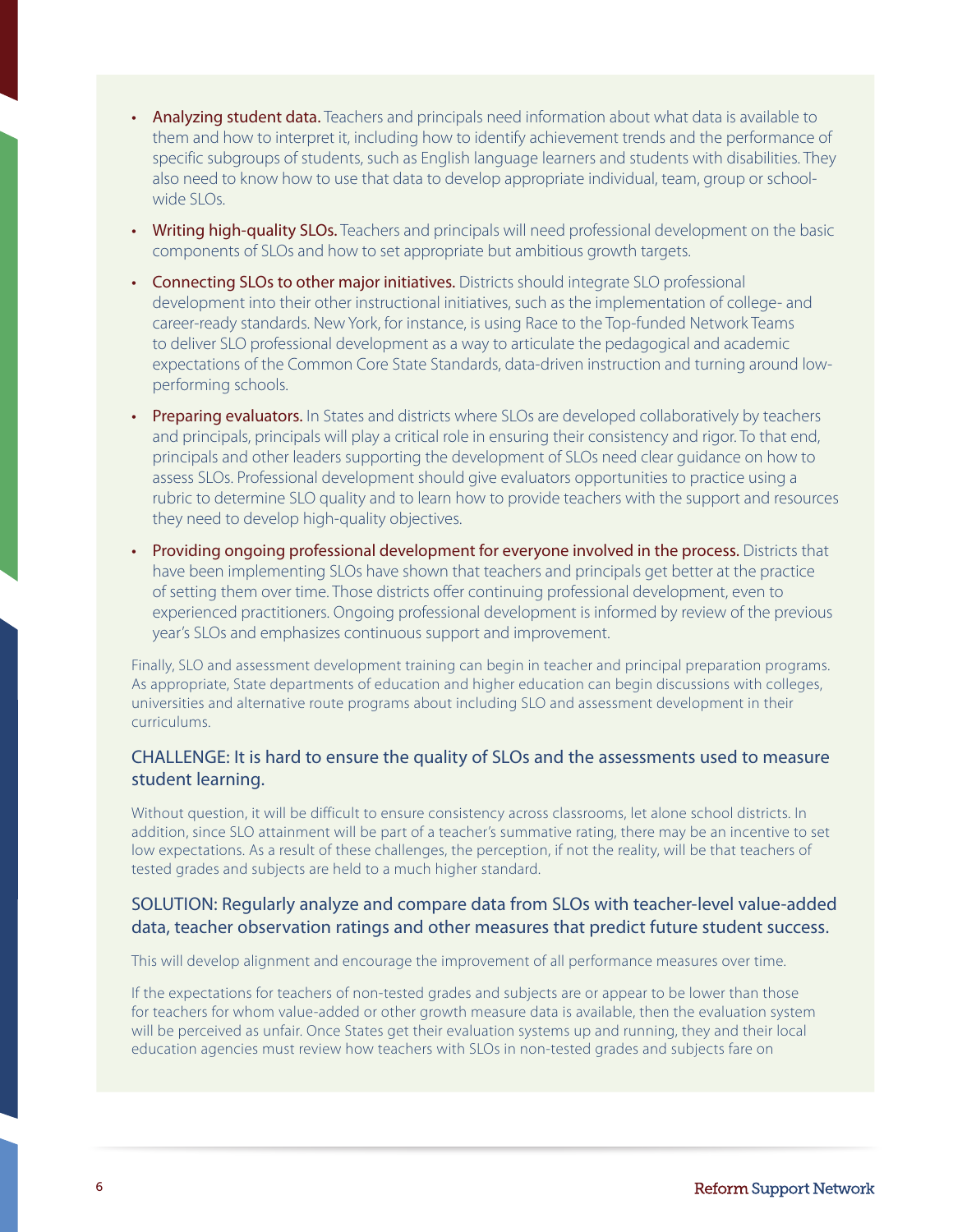performance evaluations compared to teachers subject to a student growth model or value-added measure of performance. Cross-referencing data can help States and districts identify anomalies worth investigating and raise red flags on schools, districts, teachers in certain subject areas, or grades where patterns of SLO attainment rates in general, or in comparison with student growth rates, are unexpected, or appear too high or too low. States and districts should work to ensure that the success rates for teachers in non-tested grades and subjects are comparable to the success rates of those in tested grades and subjects. While this alignment may never be perfected, States should constantly pursue it as part of continuous improvement efforts.

#### SOLUTION: Provide support for evaluator calibration sessions.

Once SLOs are in place and principals begin to assign teacher evaluation ratings using SLO targets, States and districts can provide quality assurance by supporting calibration sessions to ensure that SLO quality and rigor is consistent across grade levels, subjects, schools and districts. Calibration sessions are forums that provide teachers and principals, including those who are in the role of evaluator, with opportunities to examine SLOs and make informed judgments about their comparability around their quality, including rigor. Building calibration sessions into a State or district SLO process can help instill confidence and promote consistency among principals/evaluators and promote peer accountability for rigor among school leaders.

#### SOLUTION: Set requirements or provide guidance for how to choose and develop highquality assessments.

States and districts can provide guidance and/or requirements for choosing high-quality assessments to use in measuring SLO attainment. Some States are working on developing assessment item banks, and collecting assessment exemplars, particularly for non-tested grades and subjects, from schools and districts in the State, from third parties, and even from other States. Georgia requires that at least three educators participate in the development of assessments used to measure the attainment of SLOs, a process that is supported by an SLO Technical Criteria Table the State designed to help teachers and administrators create valid and reliable assessments and to revise them after they have been administered.

Rhode Island uses an assessment audit and approval process for any objective that will be measured using a school-based assessment, i.e., one that is not used by any teachers outside of a particular school. New York provides a list of State-approved assessments for use by school districts as local measures in teacher and principal evaluations.

#### SOLUTION: Spot check SLOs.

States and districts rarely have the capacity to review all SLOs unless they are limiting the number that can be created. The same tools used to provide teachers, principals and district personnel with guidance on how to develop high-quality SLOs can be used by States and districts to spot-check for their quality. States or districts can randomly select and review SLOs, and give feedback to improve them. They can also examine patterns of SLO attainment, including disproportionate SLO attainment by certain schools or in certain subject areas, to flag objectives that ought to undergo a thorough quality review.

#### SOLUTION: Hold administrators accountable for SLO quality.

Although the development of SLOs is typically a collaborative process, States and districts must set policies for who has final approval of an SLO and will be held accountable for its quality. In Rhode Island, administrators must certify SLOs, attesting to their quality. In Georgia, the Department of Education must approve all SLOs. Finally, the quality of SLOs developed by teachers in a school can be included as a performance measure in principal evaluations.